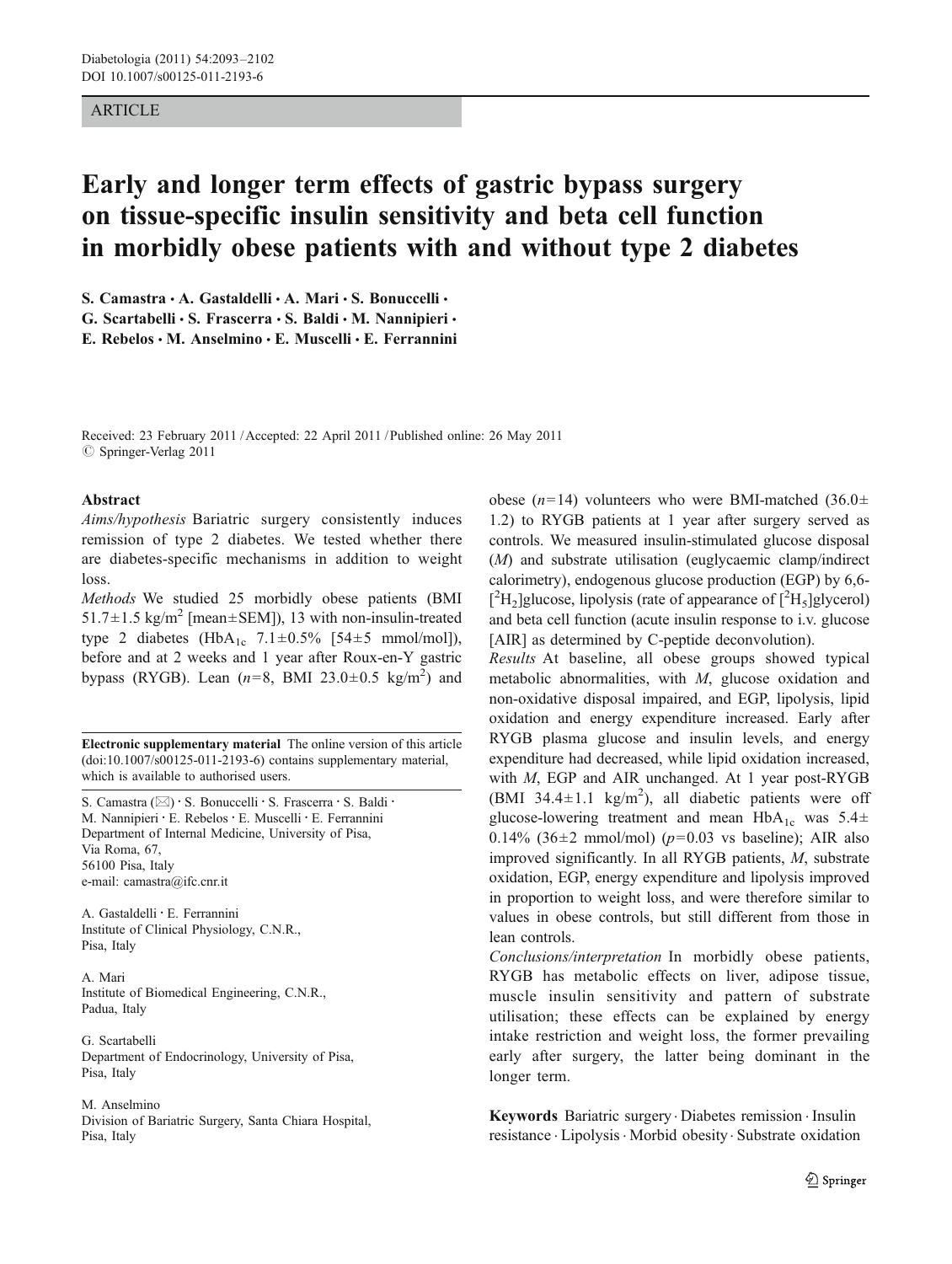| <b>Abbreviations</b> |  |  |  |  |  |
|----------------------|--|--|--|--|--|
|                      |  |  |  |  |  |

| <b>AIR</b>         | Acute insulin response to i.v. glucose |
|--------------------|----------------------------------------|
| EGP                | Endogenous glucose production          |
| <b>FFM</b>         | Fat-free mass                          |
| $GLP-1$            | Glucagon-like peptide-1                |
| IQR                | Interquartile range                    |
| $\overline{M}$     | Insulin-stimulated glucose disposal    |
| $M_{\rm{FF}}$      | M by basal energy expenditure          |
| $M_{\mathrm{FFM}}$ | M per kg of FFM                        |
| $R_{\rm a}$        | Rate of appearance                     |
| $R_{\rm a}$ Gly    | Glycerol rate of appearance            |
| <b>RYGB</b>        | Roux-en-Y gastric bypass               |
| <b>TGD</b>         | Total glucose disposal                 |
|                    |                                        |

## Introduction

Bariatric surgery improves multiple metabolic abnormalities in a large proportion of morbidly obese patients [\[1](#page-8-0)]. In severely obese patients with type 2 diabetes, bariatric operations consistently improve or reverse type 2 diabetes [\[1](#page-8-0)]. Although few studies have employed techniques such as the euglycaemic–hyperinsulinaemic clamp, which directly measures in vivo insulin sensitivity [[2](#page-8-0)–[4\]](#page-8-0), improved insulin resistance is common in bariatric patients postsurgery, as reviewed by Ferrannini and Mingrone [[5\]](#page-8-0). In general, insulin resistance has improved roughly in proportion to weight loss and is therefore imputable to it [\[4](#page-8-0), [5](#page-8-0)]. However, some studies, as reviewed by Rubino et al. [\[6](#page-8-0)], have suggested that with surgery, insulin sensitivity increases to a greater degree than that explained by the amount of weight lost, or it increases before significant weight loss occurs. Furthermore, insulin secretion has been found to be increased following surgery-induced weight loss, despite the abatement of insulin resistance [\[5](#page-8-0), [7](#page-8-0)]. These observations have led to the hypothesis that bariatric surgery or at least some kinds of bariatric procedures may have effects on glucose metabolism that are independent of weight loss, i.e. diabetes-specific [[8\]](#page-9-0). This speculation has received support by the mounting evidence of favourable changes in gastrointestinal hormones following surgery. For example, in patients undergoing Roux-en-Y gastric bypass (RYGB), the most common type of bariatric operation worldwide, serum levels of glucagon-like peptide-1 (GLP-1) increase early after surgery, thereby potentiating glucoseinduced insulin secretion [\[9](#page-9-0)]. However, to the best of available evidence, GLP-1 does not affect peripheral insulin sensitivity [[10\]](#page-9-0). Ghrelin, on the other hand, has been found to be reduced after RYGB in some but not all studies, according to a review by Field et al. [[11](#page-9-0)], although, when exogenously infused, it can depress insulin sensitivity and beta cell function [[12](#page-9-0)]. The predicament of diabetesspecific surgery is further complicated by the fact that

bariatric surgery encompasses several different procedures, ranging from those that are purely restrictive, such as gastric banding, through to those that have a component of malabsorption (e.g. RYGB) and those with predominantly malabsorptive components (e.g. biliopancreatic diversion), all of which are often executed in variants [\[13](#page-9-0)]. Moreover, it is not clear whether the response to surgery in patients with diabetes may involve different mechanisms from those in non-diabetic individuals [\[14](#page-9-0)].

All in all, the notion that anatomical alterations of the bowel and changes in food transit or contact with the gastrointestinal mucosa may influence glucose homeostasis through hormonal, metabolic or neural signals is of high physiological interest and may provide new insight into the pathogenesis of type 2 diabetes. We therefore tested this hypothesis systematically, by assessing insulin sensitivity at the level of the liver, adipose tissue and muscle (using the clamp technique combined with tracer infusion), and relating them to changes in body composition, energy expenditure and substrate utilisation pattern. We obtained measurements early (2 weeks) and at 1 year following laparoscopic RYGB in non-diabetic individuals, patients with type 2 diabetes and in appropriately matched control participants.

#### Methods

Participants The study group included 13 morbidly obese patients with type 2 diabetes and 12 age-, sex- and BMImatched non-diabetic patients undergoing laparoscopic RYGB. Diabetes was newly diagnosed in four patients, while in the other nine patients known diabetes duration was  $3.2 \pm 1.1$  years (range 1–10). Mean HbA<sub>1c</sub> was  $7.1 \pm$ 0.5% (54 $\pm$ 5 mmol/mol) in the whole group of type 2 diabetes patients, six of whom were being treated by diet alone and seven by oral hypoglycaemic agents (metformin four, metformin plus a sulfonylurea two, pioglitazone one). Diabetic and non-diabetic patients were studied at baseline (pre-surgery) and 1 year later (post-surgery); 11 diabetic and eight non-diabetic patients were also studied between 15 and 20 days after surgery. Two control groups were included, consisting of eight lean control and 14 obese nondiabetic volunteers whose BMI was matched to that of the RYGB patients at 1 year post-surgery (Table [1](#page-2-0)). Thus, a total of 91 metabolic studies was performed.

The study was approved by the local ethics committee. The nature and purpose of the study were carefully explained to all participants before they provided written consent to participate.

Study design At the time of study and prior to surgery, all patients were weight-stable and ambulatory. To avoid con-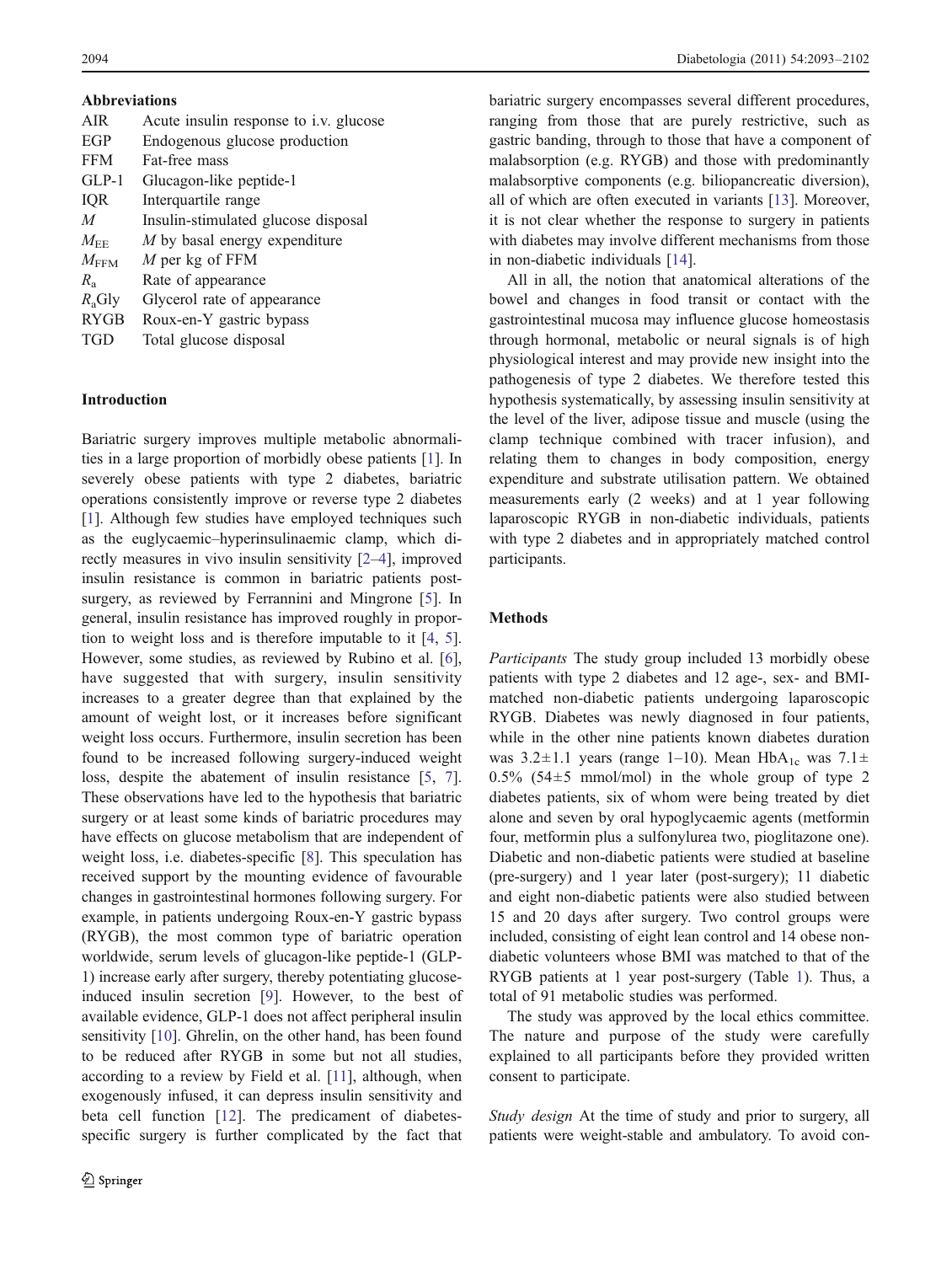<span id="page-2-0"></span>

|  | Table 1 Anthropometric and metabolic characteristics |  |  |  |
|--|------------------------------------------------------|--|--|--|
|--|------------------------------------------------------|--|--|--|

| Characteristic                                                                              | Controls        |                          | RYGB patients          |                             |  |
|---------------------------------------------------------------------------------------------|-----------------|--------------------------|------------------------|-----------------------------|--|
|                                                                                             | Lean            | Obese                    | Non-diabetic           | Diabetic                    |  |
| $n$ (all)                                                                                   | 8               | 14                       | 12                     | 13                          |  |
| Men $(n)$                                                                                   | $\mathbf{0}$    | $\overline{c}$           | 1                      | $\overline{4}$              |  |
| Women $(n)$                                                                                 | 8               | 12                       | 11                     | 9                           |  |
| Age (years)                                                                                 | $39 + 4$        | $39 + 2$                 | $43 + 2$               | $48 + 2*$ †                 |  |
| Body weight (kg)                                                                            | $63 \pm 2$      | $98 + 4$ †               | $147 + 5*$ †           | $134 \pm 7*$ †              |  |
| BMI $(kg/m^2)$                                                                              | $23.0 \pm 0.5$  | $36.0 \pm 1.2$ †         | $53.7 \pm 1.8$ *†      | $49.8 \pm 2.3$ *†           |  |
| Total body water (kg)                                                                       | $32.0 \pm 0.7$  | $40.6 \pm 1.5$ †         | $52.1 \pm 2.4$ *†      | $52.4 \pm 3.9*$ †           |  |
| FFM (kg)                                                                                    | $44.1 \pm 0.6$  | $54.9 \pm 2.2$ †         | $69.3 \pm 3.4$ *†      | $71.5 \pm 5.3$ *†           |  |
| Fat mass $(\% )$                                                                            | $29.4 \pm 1.5$  | $43.8 \pm 1.8$ †         | $53.2 \pm 1.7*$ †      | $46.5 \pm 2.3$              |  |
| Fasting glucose (mmol/l)                                                                    | $5.04 \pm 0.13$ | $5.14 \pm 0.10$          | $5.66 \pm 0.16$        | $8.64 \pm 0.79*$ †          |  |
| Fasting insulin (pmol/l)                                                                    | 41(20)          | $86(55)$ †               | $130(68)*†$            | 154 (145)*†                 |  |
| Steady-state insulin (pmol/l)                                                               | 592 (116)       | $811(284)$ †             | 759 (245)†             | 762 (249)†                  |  |
| Fasting NEFA (µmol/l)                                                                       | $392 \pm 53$    | $601 \pm 53$ +           | $603 \pm 48$ †         | $689 \pm 43$ +              |  |
| Steady-state NEFA (µmol/l)                                                                  | $6\pm3$         | $50 + 7 +$               | $68 + 12$ †            | $136 \pm 27$ †              |  |
| Fasting glycerol (µmol/l)                                                                   | $59 \pm 6$      | $102 \pm 11$ †           | $118 + 9$ †            | $121 \pm 7$ †               |  |
| Steady-state glycerol (µmol/l)                                                              | $29 + 2$        | $48 + 6$ †               | $72 + 7*$ †            | $81 \pm 12*$ †              |  |
| $M$ (µmol/min)                                                                              | 2,773 (902)     | 1,831 (772)†             | $1,653(953)$ †         | $1,179$ $(1,176)*{\dagger}$ |  |
| $M_{\text{EE}}$ (µmol/kJ)                                                                   | 722 (353)       | 333 (158)†               | 293 (138) <sup>†</sup> | 176 (243)                   |  |
| $M_{\text{FFM}}$ (µmol min <sup>-1</sup> [kg FFM] <sup>-1</sup> )                           | 64.0(17.1)      | 29.7 (18.0) <sup>†</sup> | $26.2(13.5)$ †         | $15.7(22.4)*†$              |  |
| $M_{\text{FFM}}$ /I (nmol min <sup>-1</sup> [kg FFM] <sup>-1</sup> [pmol/l] <sup>-1</sup> ) | 112(46)         | 40 $(40)$ †              | $31(25)$ †             | $23(25)*†$                  |  |
| $TGD_{FFM}$ (µmol min <sup>-1</sup> [kg FFM] <sup>-1</sup> )                                | 65.5 (19.8)     | $28.9(19.6)$ †           | $26.0(16.9)$ †         | $15.7(20.0)*{\dagger}$      |  |
| EGP $(\mu$ mol/min)                                                                         | 637 (172)       | $719(148)$ †             | 859 (274)*†            | 844 (435) <sup>†</sup>      |  |
| $EGP_{EF}$ ( $\mu$ mol/kJ)                                                                  | 168(42)         | 146 $(14)$               | 150(34)                | 138 (37)                    |  |
| $R_a$ Gly (µmol/min)                                                                        | 113 (86)        | 228 (228) <sup>†</sup>   | $351(114)$ †           | 349 (120)*†                 |  |
| $R_aGly_{FM}$ (µmol min <sup>-1</sup> [kg FM] <sup>-1</sup> )                               | 7.43 (4.67)     | 6.03(2.45)               | $4.24(0.84)$ *         | 6.36(1.42)                  |  |
| $R_a$ Gly clamp (µmol/min)                                                                  | 47(8)           | $165(90)$ †              | 154 (98) <sup>†</sup>  | 194 (134) <sup>†</sup>      |  |
| $R_a$ Gly suppression $(\%)$                                                                | 62(24)          | 50 (15)                  | 54 (9)                 | 39 (26)†                    |  |

Values are mean±SEM or median (IQR)

\*p≤0.05 vs obese controls and  $\dot{p}$ ≤0.05 vs lean controls, by Mann–Whitney U test

founding, glucose-lowering therapy was withheld 1 week before the metabolic study in the seven type 2 diabetic patients on medication. Each metabolic study consisted of a euglycaemic–hyperinsulinaemic clamp combined with infusion of tracer glucose and tracer glycerol (to measure insulin sensitivity, endogenous glucose production [EGP] [[15](#page-9-0)] and lipolysis [[16](#page-9-0)], respectively), and with indirect calorimetry (to measure energy expenditure and substrate oxidation rates [\[17\]](#page-9-0)). In brief, after an overnight (12 h) fast, baseline blood samples were drawn and primed-continuous infusions of 6,6- $[^{2}H_{2}]$ glucose (0.22 μmol min<sup>-1</sup> kg<sup>-1</sup>; prime: 22.0 μmol/kg× [FPG/5]) and <sup>2</sup>[H<sub>5</sub>]glycerol (0.01 mg min<sup>-1</sup> kg<sup>-1</sup>; prime: 1.0 mg/kg ) were started at −180 min via an antecubital vein catheter. At time  $-40$ ,  $-20$ ,  $-10$  and 0 min blood samples were obtained from an arterialised vein for measurement of glucose, NEFA and insulin, and for determination of tracer steady state. At time zero, a primed-continuous insulin (Humulin R; Eli Lilly, Indianapolis, IN, USA) infusion (at a rate of 240 pmol  $\text{min}^{-1} \text{ m}^{-2}$ ) was started and continued for 180 min in type 2 diabetic patients (120 min in non-diabetic patients). At time 0, the  $6,6 -[^2H_2]$ glucose infusion was decreased (to 0.11 µmol min<sup>-1</sup>  $kg^{-1}$ ) and continued until the end of the clamp. During the clamp, a variable rate of a 20% (wt/vol.) glucose solution, enriched with  $6.6 - [^2H_2]$ glucose, was infused to maintain plasma glucose concentration (5.5 mmol/l) and enrichment constant. Plasma glucose levels were measured every 5 min throughout the clamp. Plasma insulin, glycerol and NEFA concentrations, and 6,6-  $[^{2}H_{2}]$ glucose and  $[^{2}H_{5}]$ glycerol enrichment were measured every 20 min after the start of insulin. In diabetic patients only, a glucose bolus (11.5 g/m body height glucose as a 50% (wt/vol.) aqueous solution) was injected into a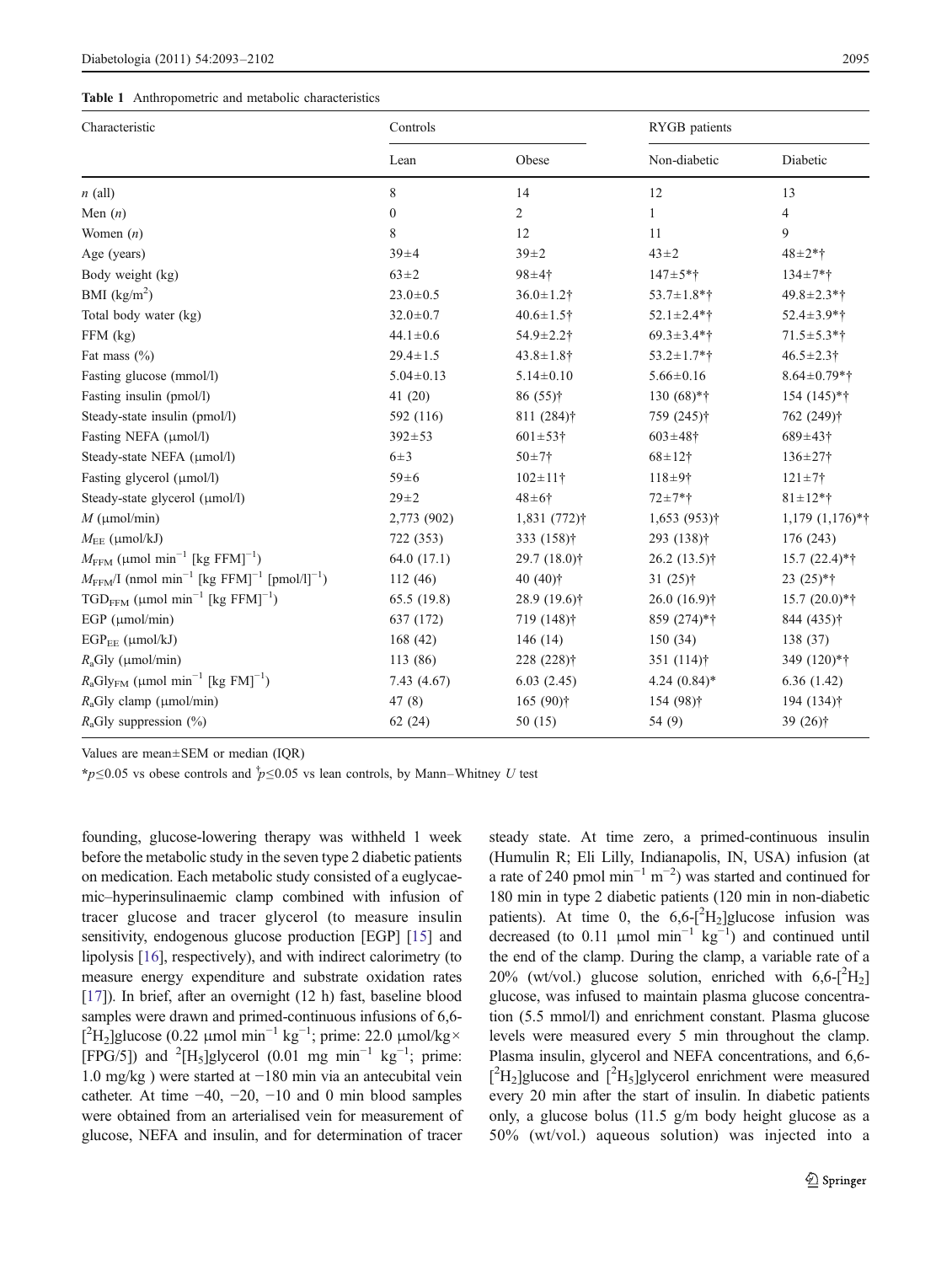peripheral vein at the end of the clamp and blood samples taken every 2 min for the next 8 min for measurement of plasma glucose and C-peptide concentrations [[18\]](#page-9-0).

Indirect calorimetry was used to estimate energy expenditure and substrate oxidation rates. During the basal period (from −40 to 0 min) and the steady-state period of the clamp (last 40 min), indirect calorimetry was performed using a computerised, continuous, open-circuit system with a canopy (Vmax 29 N; SensorMedics,Yorba Linda, CA, USA). Body composition was evaluated by electrical bioimpedance (TBF 300; Tanita, Tokyo, Japan) with standard formulas [\[19](#page-9-0), [20](#page-9-0)].

Surgical procedure In participants undergoing laparoscopic RYGB, a small proximal gastric pouch of 30 ml was created with several firings of a linear stapling endocutter; the jejunum was divided 120 cm distal to the ligament of Treitz and a 2 cm end-to-side gastrojejunostomy was performed using a hand-sewn technique. A side-to-side jejunojejunostomy was then created 150 cm distal to the gastrojejunostomy [[21\]](#page-9-0).

Analytical procedures Plasma glucose was measured by the glucose oxidase technique on a glucose analyser (Beckman, Fullerton, CA, USA). Plasma insulin and C-peptide were assayed by a specific radioimmunoassay (Linco Research, St Charles, MO, USA; and MYRIA; Technogenetics, Milan, Italy, respectively). Plasma NEFA and glycerol concentrations were measured spectrophotometrically by an automated procedure (Synchro CX4; Beckman, Brea, CA, USA).

Data analysis In the basal state, EGP was calculated as the glucose rate of appearance  $(R_a)$  using the steady-state equation for stable isotopic tracers; during the clamp, glucose  $R_a$  was calculated using a two-compartment model, as previously described [[15\]](#page-9-0). Insulin-stimulated glucose disposal  $(M)$  in  $\mu$ mol/min was calculated as the mean exogenous glucose infusion rate during the last 40 min of the clamp corrected for changes in glucose concentration within a distribution volume of 200 ml per kg body weight. M values were also expressed per kg of fat-free mass (FFM)  $(M_{FFM}$ , in µmol min<sup>-1</sup> [kg FFM]<sup>-1</sup>). Total glucose disposal (TGD) was calculated from the tracer data, averaged over the last 40 min of the clamp and expressed in the same units as  $M_{\text{FFM}}$  (TGD<sub>FFM</sub>, in µmol min<sup>-1</sup> [kg FFM]<sup>-1</sup>). To correct for differences in steady-state plasma insulin concentrations during the clamp, we also calculated an index of peripheral insulin sensitivity ( $M_{\text{FFM}}/I$ , in µmol min<sup>-1</sup> [kg FFM]<sup>-1</sup>  $[pmol/l]^{-1}$ ) as the ratio of  $M_{FFM}$  to the steady-state plasma insulin concentrations [[22\]](#page-9-0). Acutely after surgery bioimpedance measurements of FFM are biased by dehydration [\[23](#page-9-0)]; for this reason  $M$  values were also corrected for the basal rate of energy expenditure, which represents the total

mass of metabolically active tissues [[22\]](#page-9-0), an approach previously used in humans [\[24](#page-9-0)].

Lipolysis was estimated as the glycerol rate of appearance  $(R_aGly)$  in  $\mu$ mol/min, and calculated using steady-state equations for the fasting state and Steele's equations during the clamp, as previously described [\[16](#page-9-0)].  $R_a$ Gly was also expressed per kg of fat mass  $(R_a$ Gly<sub>FM</sub>, in  $μ$ mol min<sup>-1</sup>[kg FM]<sup>-1</sup>).

With regard to beta cell function, fasting insulin secretion rate was calculated by deconvolution of fasting C-peptide concentrations and expressed in pmol min<sup>-1</sup> m<sup>-2</sup>. The acute insulin response to i.v. glucose (AIR) in pmol min<sup>-1</sup> m<sup>-2</sup>  $\text{(mmol/l)}^{-1}$  was calculated as the ratio of incremental insulin secretion to incremental glucose concentrations during the 8 min following glucose injection; investigators from our team have previously provided evidence that AIR values calculated from a glucose bolus injected at the end of a euglycaemic clamp are similar to those obtained when the bolus is administered in the fasting state [\[18](#page-9-0)].

Energy expenditure and net substrate oxidation rates were calculated from gas exchange measurements as previously described [[25\]](#page-9-0). Non-oxidative glucose disposal (reflecting, for the most part, glycogen synthesis) was obtained as the difference between total and oxidative glucose disposal. Lipid oxidation, and oxidative and nonoxidative glucose disposal rates were normalised by the basal rate of energy expenditure.

Statistical analysis Data are given as mean±SEM or, if non-normally distributed, as median (interquartile range [IQR]). Kruskal–Wallis and Mann–Whitney  $U$  tests were used to compare group values, whereas individual group differences were analysed by the Bonferroni–Dunn test. Treatment-induced changes were tested by Wilcoxon's signed rank test. Simple associations were tested by calculating Spearman's rank correlation coefficient (ρ), data fitting was performed by non-linear regression techniques. Statistical analyses were carried out using JMP 3.1 software (SAS Institute, Cary, NC, USA); a value  $p \le 0.05$  was considered significant.

## Results

Baseline All measures of body size, including total body water, fat and FFM, and waist circumference, were higher in the obese groups, especially in the surgical patients, than in the lean controls (Table [1](#page-2-0)). Fasting plasma glucose levels were only raised in the type 2 diabetic group (electronic supplementary material [ESM] Fig. 1b), whereas fasting plasma insulin concentrations were progressively higher across obese groups. During the clamp, steady-state plasma insulin concentrations were also higher in the obese groups as a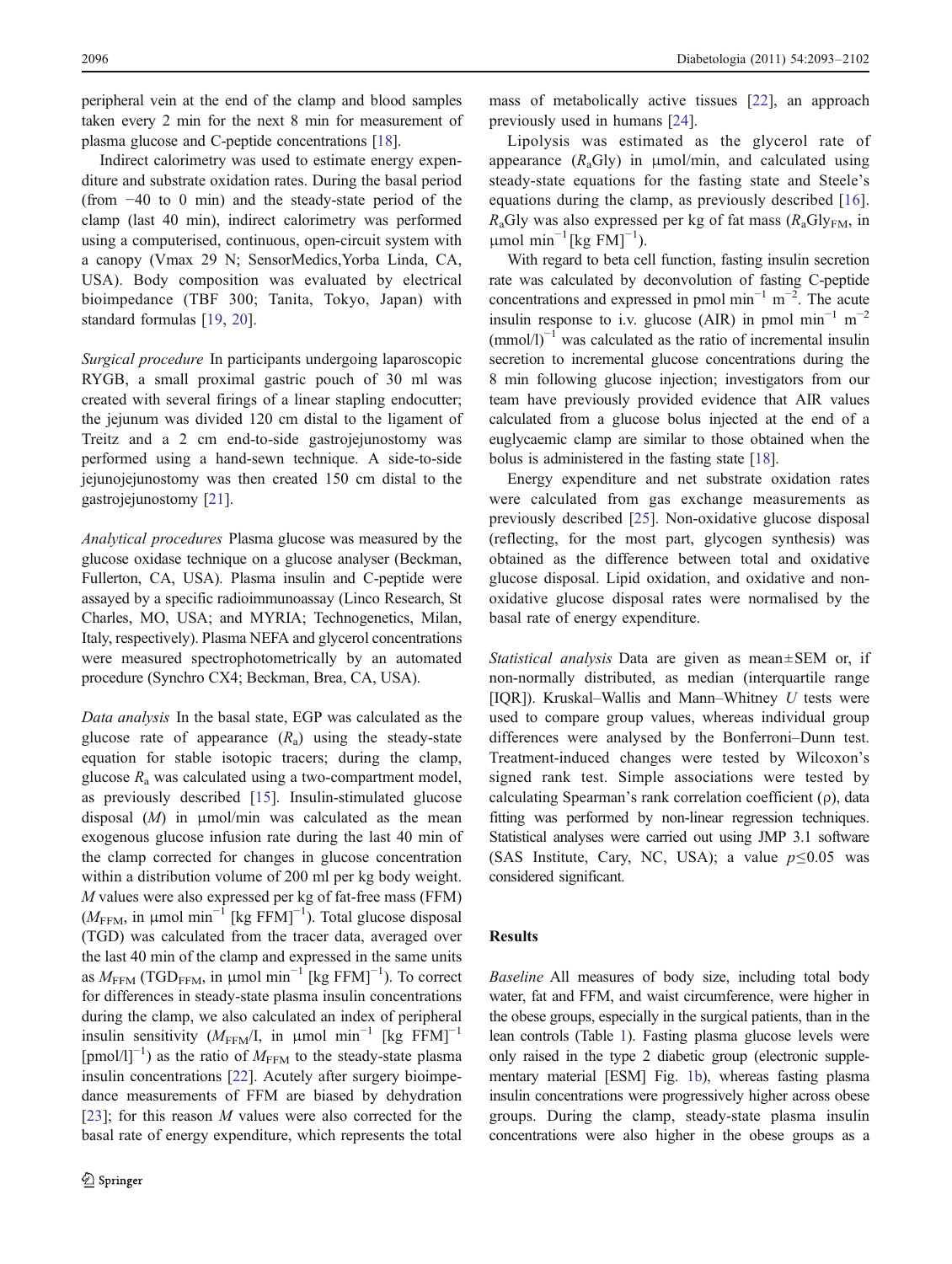<span id="page-4-0"></span>result of the higher total exogenous insulin infusion rate used in these participants. Basal and steady-state plasma NEFA and glycerol levels were all elevated in the obese groups.

Glucose disposal was reduced in the obese groups, whether expressed as the total quantity  $(M)$  or normalised by kg of FFM ( $M_{\text{FFM}}$ ) or by basal energy expenditure ( $M_{\text{EE}}$ ) or as the tracer-derived TGD (TGD<sub>FFM</sub>); the values in type 2 diabetic patients were significantly  $(p=0.002)$  lower than in nondiabetic surgical participants. Fasting total EGP was higher in the obese groups than in lean controls, as was total  $R_a$ Gly in the fasting state and during the clamp (Table [1\)](#page-2-0), with no differences between type 2 diabetic and non-diabetic surgical patients. During the clamp, EGP was fully suppressed in all groups, whereas per cent-wise suppression of lipolysis was impaired in the type 2 diabetic group (Table [1](#page-2-0) and ESM Fig. 2).

Basal energy expenditure was significantly increased in all obese groups  $(p<0.0001)$ , the more so in RYGB patients  $(p<0.004)$ . In the whole baseline dataset, basal energy expenditure was strongly correlated with lean body mass  $(\rho=0.88, p<0.0001)$  and BMI ( $\rho=0.78, p<0.0001$ ). Fasting carbohydrate oxidation was lower  $(p=0.04)$  and lipid oxidation was higher  $(p=0.03)$  in obese participants than in lean controls (ESM Fig. 3a–c). During the clamp, glucose-induced thermogenesis, which averaged  $7.2 \pm 1.9\%$ (mean±SEM) in lean controls, was significantly reduced in obese ( $p$ <0.003) participants, especially those undergoing RYGB. During the clamp, glucose oxidation was stimulated and lipid oxidation was suppressed in all participants  $(p<0.0001$  for both). However, insulin-stimulated oxidative  $(p=0.01)$  and non-oxidative glucose disposal  $(p=0.0003)$ were depressed in the obese groups, whereas lipid oxidation was higher  $(p<0.03)$  than in lean controls (Fig. 1a–c).

Early after surgery Body weight and BMI were slightly, albeit significantly, reduced in the non-diabetic and type 2 diabetic groups (ESM Fig. 1a). However, most of this change was accounted for by a reduction in total body water (Table [2\)](#page-5-0), presumably reflecting postsurgical dehydration. Under these circumstances, calculation of FFM from body water leads to a significant underestimate. Fasting plasma glucose and insulin concentrations dropped more in type 2 diabetic than non-diabetic patients (Table [2,](#page-5-0) ESM Fig. 1b, c); fasting glucose was <7 mmol/l in six of 11 patients. In contrast, fasting and steady-state plasma NEFA and glycerol levels were consistently higher than at baseline. M, EGP and  $R_a$ Gly were not significantly changed at this time in the obese group, while M tended to be higher and EGP tended to be lower  $(p=0.13)$  in the diabetic group (Table [3](#page-6-0)). Basal energy expenditure was reduced, fasting glucose oxidation was lower and fasting lipid oxidation was higher ( $p \le 0.05$  for all compared with controls), without differences between type 2 diabetic and non-diabetic participants (ESM Fig. 3a–c). During the clamp, EGP was suppressed, glucose-induced thermogenesis was unchanged, glucose oxidation was reduced, and lipid oxidation and non-oxidative glucose disposal were increased ( $p \le 0.05$  for all compared with controls), again to similar degrees in type 2 diabetic and non-diabetic participants (Fig. 1a–c). In parallel with enhanced lipid oxidation, insulin-induced suppression of lipolysis was lower than in lean controls (significantly so in the type 2 diabetic group) (Table [3\)](#page-6-0).

At 1 year after surgery Both surgical groups had lost an average 30% of their initial body weight, which was now similar to that of the obese controls; in both groups, roughly two thirds of this loss was due to loss of fat, the remainder to loss of fat-free tissues (Table [2\)](#page-5-0). Fasting glucose was further decreased in both groups (ESM Fig. 1b) and no longer different from values in lean controls (Table [2](#page-5-0)); plasma insulin dropped further (ESM Fig. 1c), but was still slightly



Fig. 1 Oxidative (a) and non-oxidative (b) glucose disposal (GD), and lipid oxidation (c) during the euglycaemic clamp in lean and obese controls, and in RYGB patients as labelled before (B), 2 weeks after (2w) and 1 year after (1y) RYGB. Data are boxplots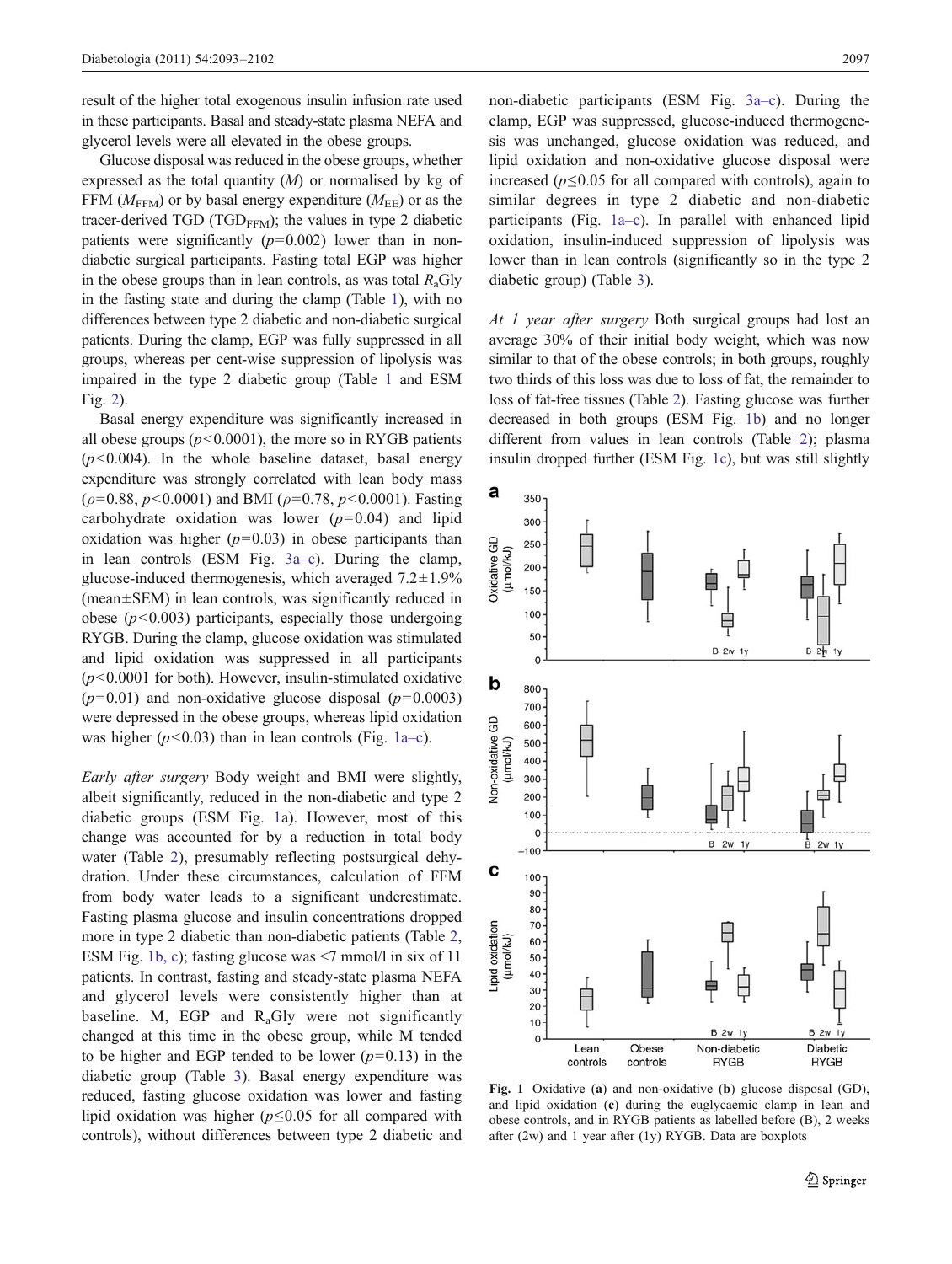<span id="page-5-0"></span>

| <b>Table 2</b> Clinical and metabolic variables before and after RYGB |
|-----------------------------------------------------------------------|
|-----------------------------------------------------------------------|

| Variable                                    | Non-diabetic patients                         |                          |                   | Diabetic patients        |                              |                                  |                          |                    |                          |                   |
|---------------------------------------------|-----------------------------------------------|--------------------------|-------------------|--------------------------|------------------------------|----------------------------------|--------------------------|--------------------|--------------------------|-------------------|
|                                             | Pre-surgery $p$ value <sup>a</sup> Early post |                          |                   | $p$ value                | 1 year                       | Pre-surgery $p$ value Early post |                          |                    | $p$ value                | 1 year            |
| $\boldsymbol{n}$                            | 12                                            |                          | 8                 |                          | 12                           | 13                               |                          | 11                 |                          | 13                |
| Time post<br>surgery (months)               |                                               |                          | $0.5 \pm 0.02$    | $\overline{\phantom{m}}$ | $13.6 \pm 1.5$               | $\overline{\phantom{0}}$         |                          | $0.6 \pm 0.03$     | -                        | $13.3 \pm 0.9$    |
| Body weight (kg)                            | $(152 \pm 6)^b$                               | 0.01                     | $146 \pm 6*$ †    | 0.002                    | $101 \pm 5$ †                | $(133 \pm 9)^{\circ}$            | 0.003                    | $123 \pm 8*$ †     | 0.002                    | $88 + 5 +$        |
| Weight change (kg)                          |                                               |                          | $-6.1 \pm 1.3$    | $\equiv$                 | $-46.0 \pm 4.8$              | $\equiv$                         |                          | $-9.3 \pm 1.0$     | $\overline{\phantom{0}}$ | $-46.2 \pm 3.0$   |
| Weight change $(\% )$                       |                                               |                          | $-3.9 \pm 0.8$    | $\equiv$                 | $-31.1 \pm 2.7$              |                                  |                          | $-7.0 \pm 0.5$     | $\equiv$                 | $-34.5 \pm 1.0$   |
| BMI $(kg/m2)$                               | $(54.7 \pm 2.1)^b$                            | 0.01                     | $52.5 \pm 1.9*$ † | 0.002                    | $36.8 \pm 1.7$ †             | $(49.5 \pm 2.2)^c$               | 0.003                    | $46.3 \pm 2.1$ *†  | 0.002                    | $32.6 \pm 1.5$    |
| Total body water (kg)                       | $(55.2 \pm 2.6)^b$                            | 0.03                     | $47.9 \pm 1.9*$ † | 0.002                    | $43.3 \pm 2.2$ †             | $(50.5 \pm 4.6)^{\circ}$         | 0.003                    | $44.4 \pm 2.8$ †   | 0.002                    | $42.8 \pm 2.3$ †  |
| $FFM$ (kg)                                  | $69.3 \pm 3.4$                                |                          |                   | 0.006                    | $59.1 \pm 3.30$ <sup>+</sup> | $71.5 \pm 5.3$                   | $\overline{\phantom{0}}$ |                    | 0.002                    | $58.5 \pm 3.2$ †  |
| FM (kg)                                     | $78.1 \pm 4.2$                                | $\overline{\phantom{m}}$ |                   | 0.002                    | $42.1 \pm 3.4$ <sup>+</sup>  | $62.3 \pm 5.0$                   | $\overline{\phantom{m}}$ |                    | 0.002                    | $29.2 \pm 3.2*$ † |
| FM $(\%)$                                   | $53.2 \pm 1.7$                                | $\equiv$                 |                   | 0.002                    | $41.2 \pm 1.9$ <sup>+</sup>  | $46.5 \pm 2.3$                   | $\overline{\phantom{0}}$ |                    | 0.002                    | $32.6 \pm 2.5*$   |
| Fasting glucose<br>(mmol/l)                 | $5.66 \pm 0.16$                               | 0.02                     | $5.27 \pm 0.11$   | 0.002                    | $4.92 \pm 0.07$              | $8.64 \pm 0.79$                  | 0.01                     | $6.81 \pm 0.37*$ † | 0.002                    | $5.22 \pm 0.21$   |
| Fasting insulin<br>(pmol/l)                 | 130 (68)                                      | 0.02                     | $100(52)$ †       | 0.002                    | 44 $(23)*$                   | 154 (145)                        | 0.003                    | $104(49)$ †        | 0.002                    | 46 $(23)*$        |
| Steady-state<br>insulin $(pmol/l)$          | 759 (245)                                     | <b>NS</b>                | 689 (151)         | 0.002                    | 522 (107)                    | 762 (249)                        | <b>NS</b>                | 664 (133)*         | 0.004                    | 491 (147)*        |
| <b>Fasting NEFA</b><br>$(\mu \text{mol/l})$ | $603 \pm 48$                                  | 0.01                     | $986 \pm 89*$ †   | <b>NS</b>                | $541 \pm 39$ <sup>+</sup>    | $689+43$                         | 0.03                     | $867 \pm 42*$ †    | <b>NS</b>                | $672 \pm 28$      |
| Steady-state NEFA<br>$(\mu \text{mol/l})$   | $68 \pm 12$                                   | 0.01                     | $218 \pm 35*$ †   | <b>NS</b>                | $54 \pm 24$ †                | $136 \pm 27$                     | <b>NS</b>                | $198 \pm 55*$ †    | 0.005                    | $45 \pm 10$       |
| Fasting glycerol<br>$(\mu \text{mol/l})$    | $118+9$                                       | 0.03                     | $155 \pm 20$ †    | 0.002                    | $84 + 7 +$                   | $121 \pm 7$                      | <b>NS</b>                | $124 \pm 12$ †     | 0.01                     | $84 + 7$          |
| Steady-state<br>glycerol $(\mu$ mol/l)      | $72 + 7$                                      | 0.04                     | $81 \pm 10$ *†    | 0.002                    | $38 + 5$                     | $81 \pm 12$                      | <b>NS</b>                | $92 \pm 15*$ †     | 0.002                    | $33 \pm 4*$       |

Values are mean±SEM or median (IQR)

<sup>a</sup> By Wilcoxon's test;  $\frac{b_n}{s} = 8$ ;  $\frac{c_n}{n} = 12$ 

\* $p$ ≤0.05 vs obese controls and  $\bar{p}$ ≤0.05 vs lean controls by Mann–Whitney U test

higher than in the lean group (Table 2). In the type 2 diabetic group, all patients were off glucose-lowering treatment and mean HbA<sub>1c</sub> was 5.4±0.14 (36±2 mmol/mol) ( $p=0.03$  vs baseline). While fasting NEFA were unchanged, steady-state NEFAm and fasting and steady-state glycerol were reduced at 1 year as compared with baseline (Table 2).

At 1 year,  $M$  (or  $M_{\text{EE}}$  or  $M_{\text{FFM}}$ ) was significantly improved as compared with pre-surgery in non-diabetic and type diabetic patients. However, the values were still significantly lower than in lean controls. Likewise, insulinmediated glucose oxidation was improved and lipid oxidation was reduced, as compared with pre-surgery, but both were still different from lean controls (Fig. [1a](#page-4-0)–c). On the other hand, EGP and  $R_a$ Gly were reduced significantly, although still higher than in lean controls, while insulininduced suppression of  $R_a$ Gly was normalised (Table [3\)](#page-6-0). At this time,  $M$ , EGP and  $R_a$ Gly were at the same level as those of the obese controls.

When the mean group values for  $M$ , EGP and  $R_a$ Gly were plotted against the corresponding mean BMI values (Fig. [2a](#page-7-0)–c), fasting EGP and  $R_a$ Gly were positively related, and M was negatively related to BMI in a non-linear fashion. For all three metabolic variables, the values obtained after surgery, whether early or at 1 year, fell within or near the 95% CIs of the fit of the baseline measures of all 47 study participants. The same pattern was seen when regressing fasting EGP and  $R_a$ Gly against fasting plasma insulin concentrations (Fig. [3a, b\)](#page-7-0).

With regard to beta cell function in the type 2 diabetic group, fasting insulin secretion rate was significantly higher at baseline than that of 82 sex-, age- and BMI-matched historical controls (156 [117] median [IQR] vs 100 [IQR 48] pmol min<sup>-1</sup> m<sup>-2</sup>,  $p$ <0.01) [[18\]](#page-9-0), was marginally suppressed early after surgery (to 130 [IQR 100] pmol min<sup>-1</sup> m<sup>-2</sup>, p= NS) and was halved at 1 year (68 [IQR 40] pmol  $min^{-1} m^{-2}$ ,  $p<0.03$ ). In contrast, the baseline AIR (9 [IQR 36] pmol min<sup>-1</sup> m<sup>-2</sup> [mmol/l]<sup>-1</sup>) was unchanged early after surgery (21 [IQR 42] pmol  $\text{min}^{-1}$  m<sup>-2</sup> [mmol/l]<sup>-1</sup>) and significantly improved at 1 year (67 [IQR 56] pmol min<sup>-1</sup> m<sup>-2</sup> [mmol/l]<sup>-1</sup>,  $p=0.006$ ) (ESM Fig. 4a-d).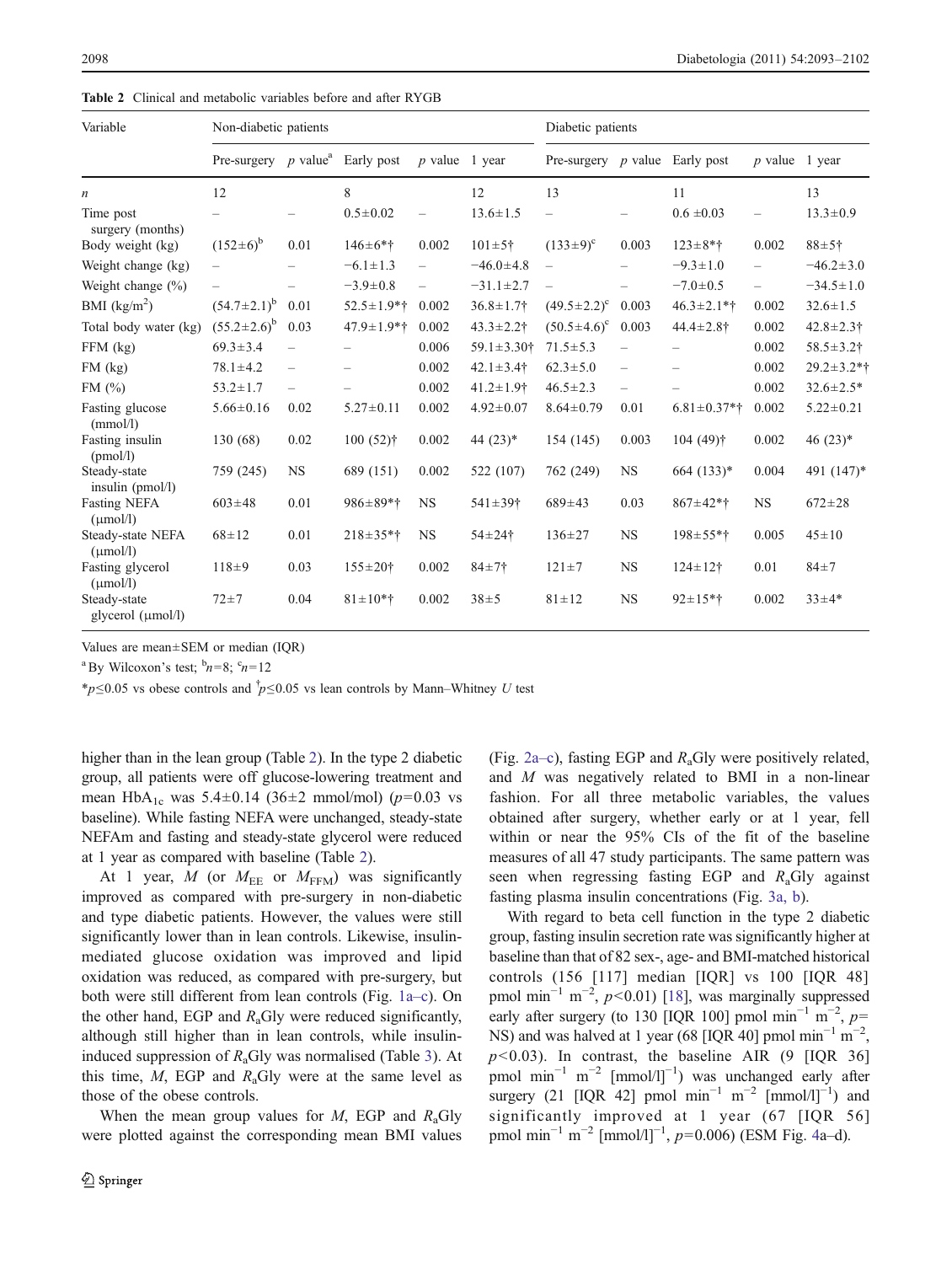<span id="page-6-0"></span>

| Variable                                                                                      | Non-diabetic patients                |                          |                |                       |                      | Diabetic patients    |                   |                      |                       |                            |
|-----------------------------------------------------------------------------------------------|--------------------------------------|--------------------------|----------------|-----------------------|----------------------|----------------------|-------------------|----------------------|-----------------------|----------------------------|
|                                                                                               | Pre-surgery $p$ value $a$ Early post |                          |                | <i>p</i> value 1 year |                      | Pre-surgery          |                   | $p$ value Early post | <i>p</i> value 1 year |                            |
| $M \text{ (µmol/min)}$                                                                        | 1,653 (953) NS                       |                          | $1,880(646)$ † | 0.02                  | 2,241 (737)          | $1,179$ $(1,176)$ NS |                   | $1,988(746)$ †       | 0.002                 | $2,283$ (953) <sup>*</sup> |
| $M_{\text{EE}}$ (µmol/kJ)                                                                     | 293 (138)                            | <b>NS</b>                | 342 (173)†     | 0.002                 | 470 (136)*†          | 176 (243)            | NS                | 298 (205)†           | 0.002                 | 516 (142)*†                |
| $M_{\mathrm{FFM}}$<br>$(\mu$ mol min <sup>-1</sup> [kg FFM] <sup>-1</sup> )                   | 26.2(13.5)                           | $\overline{\phantom{m}}$ | n.a.           | 0.002                 | $38.5(13.1)$ †       | 15.7(22.4)           | $\qquad \qquad -$ | n.a.                 | 0.002                 | $42.2(8.2)$ †              |
| $M_{\text{FFM}}/I$ (nmol min <sup>-1</sup><br>[kg FFM] <sup>-1</sup> [pmol/l] <sup>-1</sup> ) | 31(25)                               | -                        | n.a.           | 0.002                 | $75(32)*{\dagger}$   | 23(25)               |                   | n.a.                 | 0.002                 | 88 (35)*                   |
| EGP $(\mu$ mol/min)                                                                           | 859 (274)                            | NS.                      | $834(73)$ †    | 0.005                 | 729 (300)†           | 844 (435)            | NS                | 683 (194)            | 0.02                  | 744 (185)†                 |
| EGP clamp $(\mu \text{mol/min})$                                                              | $-78(240)$                           | NS                       | $-203(208)$    | NS.                   | 32 (242)             | $-36(233)$           | NS                | $-68(261)$           | NS.                   | 60 (163)                   |
| $EGP_{EE}$ ( $\mu$ mol/kJ)                                                                    | 150 (34)                             | <b>NS</b>                | 144 (17)       | NS.                   | 166(36)              | 138 (37)             | NS                | 139 (35)             | NS.                   | 158 (33)                   |
| $R_{\rm a}$ Gly (µmol/min)                                                                    | 351 (114)                            | <b>NS</b>                | 372 (209)†     | 0.02                  | $204(90)$ †          | 349 (120)            | NS                | $358(175)$ †         | 0.02                  | 254 (134) <sup>†</sup>     |
| $R_aGly_{FM}$<br>$(\mu$ mol min <sup>-1</sup> [kg FM] <sup>-1</sup> )                         | 4.24(0.84)                           | $\overline{\phantom{0}}$ |                | NS.                   | 5.12 (3.17)          | 6.36(1.42)           | -                 |                      | NS.                   | 9.31(3.62)                 |
| $R_a$ Gly clamp (µmol/min)                                                                    | 154 (98)                             | NS                       | $216(111)$ †   | 0.03                  | 96 (39) <sup>†</sup> | 194 (134)            | NS                | $259(114)*{\dagger}$ | 0.003                 | $73(52)$ †                 |
| $R_a$ Gly suppression (%)                                                                     | 54 (9)                               | NS.                      | 44 (32)        | 0.04                  | 59 (9)               | 39 $(26)$ †          | NS                | $28(21)*†$           | 0.002                 | $69(14)$ *                 |

Values are median (IQR)

<sup>a</sup>By Wilcoxon's test

\* $p$ ≤0.05 vs obese controls and  $\dot{p}$ ≤0.05 vs lean controls, by Mann–Whitney U test

n.a, not applicable

## Discussion

The major findings of these studies are: (1) tissue-specific insulin sensitivity and intracellular glucose disposition are improved in non-diabetic and type 2 diabetic patients 1 year after RYGB as a consequence of, and in approximate proportion to, the amount of weight lost; and (2) early after surgery, tissue sensitivity to insulin is little changed, but the sharp fall in insulin levels induced by the energy intake deficit reduces inhibition of lipolysis, whereby fatty substrates flood the circulation and force lipid oxidation. As a result, body fat begins to melt away and weight loss ensues. Importantly, this mechanism is not specific to surgeryinduced energy intake restriction and is largely independent of insulin sensitivity. Therefore, the present studies, which are the first to use the clamp method to measure tissuespecific insulin resistance early and late after RYGB, do not support the hypothesis that RYGB impacts on insulin action prior to and independently of weight loss [\[26,](#page-9-0) [27](#page-9-0)]. Recently, Campos et al. [[4\]](#page-8-0), also using the clamp technique, found no modification in whole-body glucose uptake in non-diabetic individuals 14 days after RYGB, whereas 6 months later an improvement proportional to weight loss was seen. Our work extends this result to type 2 diabetic patients and identifies the tissues involved in the phenomenon (muscle, adipose tissue and liver).

Baseline The obese participants exhibited the full spectrum of metabolic abnormalities associated with obesity [\[28\]](#page-9-0). Thus, in

comparison with lean controls, their whole-body insulin sensitivity was impaired, EGP was increased in absolute terms and lipolysis, as indexed by the systemic rate of glycerol appearance and reflected in circulating NEFA and glycerol levels, was enhanced in the fasting and insulinised state. Basal energy expenditure was increased and the oxidised fuel mix was shifted in favour of lipid at the expense of glucose. During the clamp, reduced glucose oxidation and lower non-oxidative glucose disposal contributed to insulin resistance. The defect in insulin-mediated glucose disposal was particularly severe in the type 2 diabetic group, in whom AIR was also severely compromised (ESM Fig. 4d), thereby contributing to hyperglycaemia.

In the baseline dataset, each of these metabolic variables was quantitatively related to BMI, in a direct fashion for EGP and  $R_a$ Gly, and in a reciprocal fashion for M (Fig. [2\)](#page-7-0). There was, however, one important difference between these variables. M was still significantly reduced in the obese (and reciprocally related to BMI) when expressed per kg FFM (or, equivalently, per kJ of basal energy expenditure), indicating that insulin action on glucose uptake was defective in each unit mass of metabolically active tissue. In fact, in the obese groups, the deficit in insulin-mediated glucose disposal averaged 34%, 40% and 57% of that in lean controls (in obese controls, and non-diabetic and type 2 diabetic surgical patients, respectively) when indexed as M total body, whereas it was markedly more pronounced when expressed per kg of FFM  $(M_{FFM}, 54, 59, 59)$  or as  $M_{FFM}/I$  (64, 72 and 80%). This finding confirms that in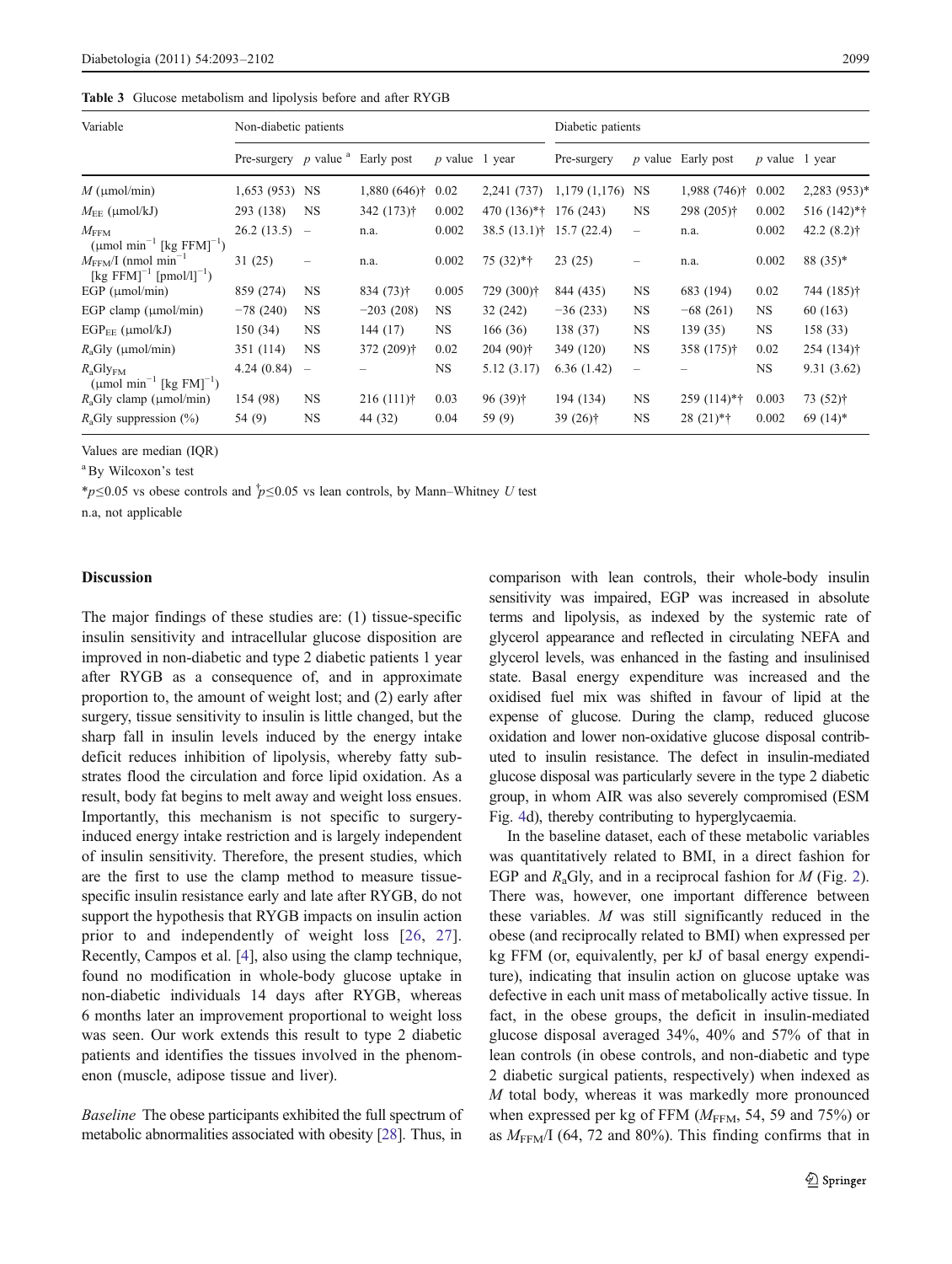<span id="page-7-0"></span>

Fig. 2 Relationship between BMI and (a) fasting EGP ( $r=0.59$ ,  $p<$ 0.0001), (b) (*M*) ( $r=-0.37$ ,  $p<0.01$ ) and (c) fasting lipolysis (as glycerol  $R_a$ ) ( $r=0.79$ ,  $p<0.0001$ ) in the study participants. Continuous lines, best fit; dotted lines, 95% CI of best fit. Data obtained at baseline in the 47 study participants. Superimposed are mean±SEM values of the lean control (rhomboids), obese controls (triangles), and non-diabetic (squares) and type 2 diabetic (circles) patients undergoing RYGB. Arrows identify trajectories from baseline to 2 weeks to 1 year post-surgery

obesity, the expansion of lean body mass that accompanies fat accretion offers some compensation for whole-body insulinmediated glucose disposal by providing an additional sink for circulating glucose, as shown in previous studies [[29](#page-9-0)]. In contrast, in the obese groups, EGP was increased in fairly exact proportion to BMI, such that upon correcting for basal energy expenditure (or kg lean body mass), EGP no longer differed from that in controls (Fig. 2a). Because of the higher fasting plasma insulin concentrations (which normally restrain EGP), 'normal' EGP rates really reflect a state of hepatic insulin resistance, which increases along the trajectory calculated in Fig. 3a [[30](#page-9-0)]. The same interpretation applies to lipolysis: enhanced in absolute terms, normal



Fig. 3 Relationship between fasting plasma insulin and (a) fasting EGP ( $r=0.45$ ,  $p=0.001$ ) and (b) fasting lipolysis (as the glycerol  $R_a$ )  $(r=0.65, p<0.0001)$  in the study participants. Continuous lines, best fit; dotted lines, 95% CIs of best fit. Data obtained at baseline in the 47 study participants. Superimposed are mean  $\pm$  SEM values of the lean control (black rhomboids), obese controls (triangles), and nondiabetic (squares) and type 2 diabetic (circles) patients undergoing RYGB. Arrows identify trajectories from baseline to 2 weeks to 1 year post-surgery

when expressed per kg of fat mass (Table [1\)](#page-2-0), insulinresistant when viewed in the context of prevailing insulin concentrations (Fig. 3b).

Early postsurgical period By 2 weeks after the operation, plasma glucose and insulin levels dropped, with no major change in M or EGP, and a large increase in circulating NEFA and glycerol levels, and in lipid oxidation rates, in the fasting state as well as during the clamp. This metabolic picture can be explained by the marked deprivation of energy intake that patients experience early after RYGB, which is also attested by the significant fall in basal energy expenditure [[31\]](#page-9-0). The drastic effect of severe energy intake restriction on plasma glucose and insulin levels (both lowered), and on EGP has been observed previously. In seven diabetic patients receiving a 3,350 kJ/day for 7 days, Kelley et al. [[32](#page-9-0)] reported a reduction in EGP concomitant with a fall in plasma glucose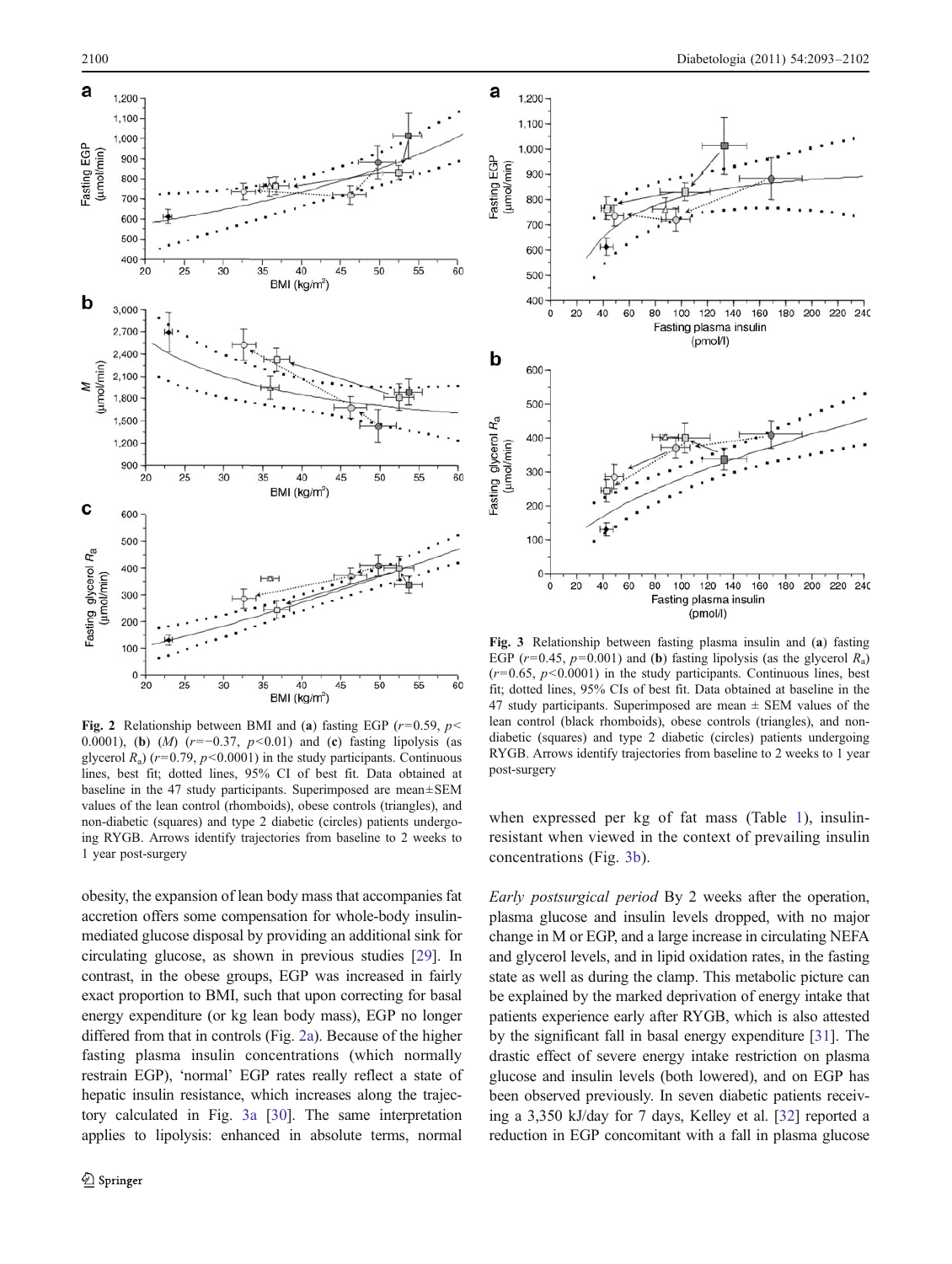<span id="page-8-0"></span>and insulin concentrations. In 12 obese, insulin-treated diabetic patients subjected to 2 days of dieting at 1,883 kJ/day, Jazet et al. [\[33\]](#page-9-0) found that EGP was significantly reduced, while peripheral insulin sensitivity and intramuscular insulin signalling were unchanged [[34](#page-9-0)]. In a study in poorly controlled type 2 diabetic patients (HbA<sub>1c</sub> ~10%), a low-dose overnight insulin infusion normalised EGP without changing peripheral insulin sensitivity as measured during an insulin clamp [[35](#page-9-0)]. Thus, the likely sequence of metabolic events in our patients early after RYGB is that the energy intake deficit (estimated not to exceed 3,350 kJ/day) led to lower plasma insulin levels, which reduced inhibition of lipolysis [[36\]](#page-9-0), whereby lipids replaced carbohydrate as oxidative fuel and fat mass began to melt away. In the type 2 diabetic group, a large decrease in fasting plasma glucose was brought about by small but concomitant decrements in EGP and increments in M (Table [3](#page-6-0)), both possibly aided by relief of glucose toxicity. Viewed in the context of prevailing insulin levels, hepatic and adipose tissue insulin resistance were improved (Fig. [3a,](#page-7-0) [b\)](#page-7-0). With regard to beta cell function, AIR in type 2 diabetic patients was unchanged early after surgery, suggesting no acute influence of surgery on the beta cell response to glycaemia as such. However, we cannot exclude an acute effect of RYGB on the beta cell response to oral glucose or mixed meals, as this would be potentiated by incretin hormones, which are known to be increased after RYGB [[9\]](#page-9-0).

Follow-up at 1 year after surgery RYGB had induced the expected large decrease in body weight (averaging ~35% of initial weight) to similar degrees in non-diabetic and type 2 diabetic patients, which now matched that of the obese control group. At this time, peripheral insulin sensitivity was markedly improved; the improvement was significantly greater in the diabetic patients than in the non-diabetic group by all measures (M,  $M_{EE}$ ,  $M_{FFM}$ ,  $M_{FFM}$ /I,  $p < 0.04$  to  $p<0.01$ ), presumably as a combined result of weight loss and removal of glucose toxicity. In fact, diabetes was nominally in remission in all patients and AIR was significantly better than at baseline (ESM Fig. 4d). However, peripheral insulin sensitivity was still lower than normal and, though marginally better than in the matched obese group, had improved essentially in proportion to the fall in BMI.

With regard to EGP and  $R_a$ Gly, absolute values were significantly reduced as compared with baseline, but still higher than in lean controls and still proportionate to the BMI achieved.

In summary, in morbidly obese patients, RYGB produces metabolic effects on liver, adipose tissue and muscle insulin sensitivity, as well as on pattern of substrate utilisation. These effects are well explained by energy intake restriction and weight loss, the former prevailing

early after surgery and the latter being dominant in the longer term. The current data showed no evidence of weight-independent effects on tissue insulin sensitivity such as those we and other members of our team have previously reported in patients undergoing malabsorptive bariatric surgery (biliopancreatic diversion) [[37,](#page-9-0) [38](#page-9-0)].

Our study has limitations. First, given the complexity of the experimental procedures, the study groups were small. Second, not all RYBG patients have fully stabilised their energy balance even by 1 year after the operation; some may still be in mild energy deficit, thereby introducing some noise into the measurements. In all the type 2 diabetic patients in this study, whose diabetes was of relatively recent onset and mild in degree, there was remission at 1 year after surgery, a time at which abnormalities in insulin action persisted to an extent. Whether dysglycaemia or overt diabetes would recur, especially in patients regaining weight, remains to be explored in studies with a longer follow-up. Finally, the full impact of RYGB on the incretin system, especially on beta cell function, could not be explored because oral glucose or meal testing was not performed.

Acknowledgements This work was supported in part by a grant of the European Foundation for the Study of Diabetes (EFSD, Düsseldorf, Germany) and by the Italian Ministry for University and Research (MIUR 2007BRR57M-001). We wish to thank E. Barsotti and S. Burchielli (Department of Internal Medicine, University of Pisa, Italy) for their technical support. We are grateful to the patients who generously agreed to volunteer for these intense investigations.

Duality of interest The authors declare that there is no duality of interest associated with this manuscript.

#### References

- 1. Buchwald H, Estok R, Fahrbach K et al (2009) Weight and type 2 diabetes after bariatric surgery: systematic review and metaanalysis. Am J Med 122:248–256
- 2. Guidone C, Manco M, Valera-Mora E et al (2006) Mechanism of recovery from type 2 diabetes after malabsorptive bariatric surgery. Diabetes 55:2025–2031
- 3. Camastra S, Manco M, Mari A et al (2007) Beta-cell function in severely obese type 2 diabetes patients. Long-term effects of bariatric surgery. Diabetes Care 30:1002–1004
- 4. Campos GM, Rabl C, Peeva S et al (2010) Improvement in peripheral glucose uptake after gastric bypass surgery is observed only after substantial weight loss has occurred and correlates with the magnitude of weight lost. J Gastrointestinal Surg 14:15–23
- 5. Ferrannini E, Mingrone G (2009) Impact of different bariatric surgical procedures on insulin action and beta-cell function in type 2 diabetes. Diabetes Care 32:514–520
- 6. Rubino F, Schauer PR, Kaplan LM, Cummings DE (2010) Metabolic surgery to treat type 2 diabetes: clinical outcomes and mechanisms of action. Annu Rev Med 61:393–411
- 7. Rodieux F, Giusti V, D'Alessio DA, Suter M, Tappy L (2008) Effects of gastric bypass and gastric banding on glucose kinetics and gut hormone release. Obesity (Silver Spring) 16:298–305